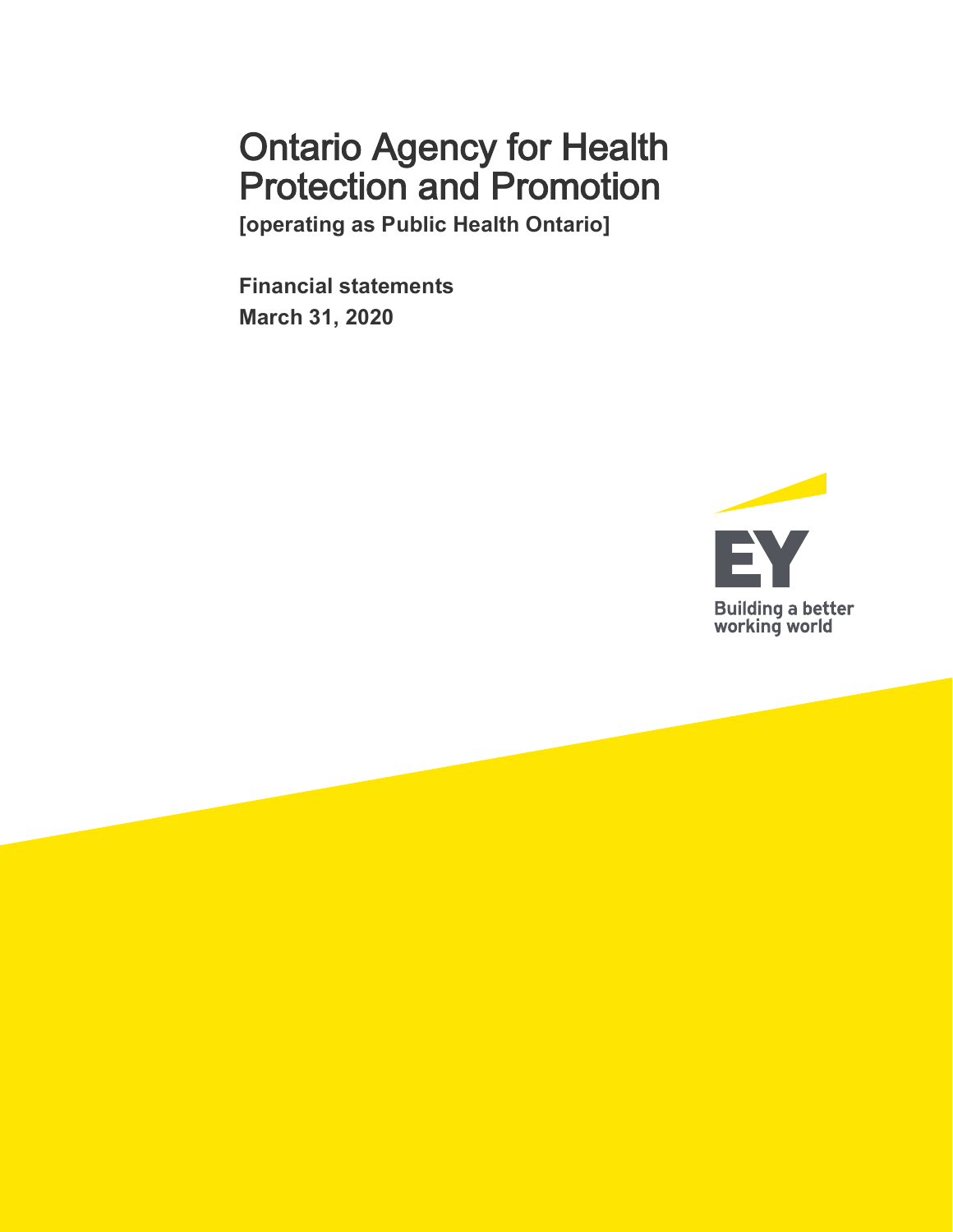# **Independent auditor's report**

#### To the Board of Directors of **Ontario Agency for Health Protection and Promotion**

#### **Opinion**

We have audited the financial statements of **Ontario Agency for Health Protection and Promotion** [operating as Public Health Ontario] ["OAHPP"], which comprise the statement of financial position as at March 31, 2020, and the statement of operations and changes in net assets and statement of cash flows for the year then ended, and notes to the financial statements, including a summary of significant accounting policies.

In our opinion, the accompanying financial statements present fairly, in all material respects, the financial position of OAHPP as at March 31, 2020, and its results of operations and its cash flows for the year then ended in accordance with Canadian public sector accounting standards.

#### **Basis for opinion**

We conducted our audit in accordance with Canadian generally accepted auditing standards. Our responsibilities under those standards are further described in the *Auditor's responsibilities for the audit of the financial statements*  section of our report. We are independent of OAHPP in accordance with the ethical requirements that are relevant to our audit of the financial statements in Canada, and we have fulfilled our other ethical responsibilities in accordance with these requirements. We believe that the audit evidence we have obtained is sufficient and appropriate to provide a basis for our opinion.

#### **Other information**

Management is responsible for the other information. The other information comprises the information included in the Annual Report, but does not include the financial statements and our auditor's report thereon.

Our opinion on the financial statements does not cover the other information and we do not express any form of assurance conclusion thereon.

In connection with our audit of the financial statements, our responsibility is to read the other information, and in doing so, consider whether the other information is materially inconsistent with the financial statements or our knowledge obtained in the audit or otherwise appears to be materially misstated.

We obtained the Annual Report prior to the date of this auditor's report. If, based on the work we have performed, we conclude that there is a material misstatement of this other information, we are required to report that fact. We have nothing to report in this regard.

#### **Responsibilities of management and those charged with governance for the financial statements**

Management is responsible for the preparation and fair presentation of the financial statements in accordance with Canadian public sector accounting standards, and for such internal control as management determines is necessary to enable the preparation of financial statements that are free from material misstatement, whether due to fraud or error.

In preparing the financial statements, management is responsible for assessing OAHPP's ability to continue as a going concern, disclosing, as applicable, matters related to going concern and using the going concern basis of accounting unless management either intends to liquidate OAHPP or to cease operations, or has no realistic alternative but to do so.

Those charged with governance are responsible for overseeing OAHPP's financial reporting process.

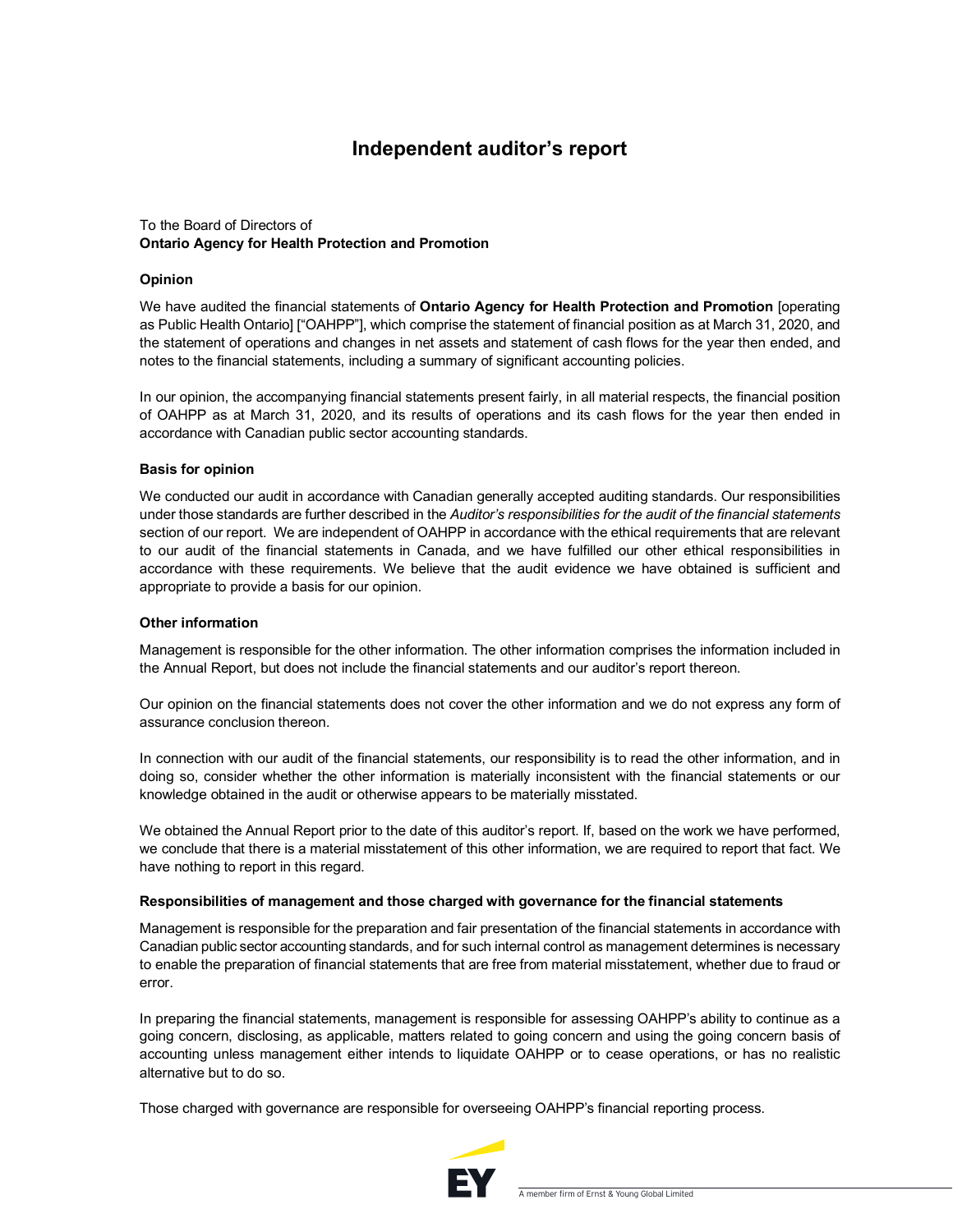#### **Auditor's responsibilities for the audit of the financial statements**

Our objectives are to obtain reasonable assurance about whether the financial statements as a whole are free from material misstatement, whether due to fraud or error, and to issue an auditor's report that includes our opinion. Reasonable assurance is a high level of assurance, but is not a guarantee that an audit conducted in accordance with Canadian generally accepted auditing standards will always detect a material misstatement when it exists. Misstatements can arise from fraud or error and are considered material if, individually or in the aggregate, they could reasonably be expected to influence the economic decisions of users taken on the basis of these financial statements.

 $-2-$ 

As part of an audit in accordance with Canadian generally accepted auditing standards, we exercise professional judgment and maintain professional skepticism throughout the audit. We also:

- Identify and assess the risks of material misstatement of the financial statements, whether due to fraud or error, design and perform audit procedures responsive to those risks, and obtain audit evidence that is sufficient and appropriate to provide a basis for our opinion. The risk of not detecting a material misstatement resulting from fraud is higher than for one resulting from error, as fraud may involve collusion, forgery, intentional omissions, misrepresentations, or the override of internal control.
- Obtain an understanding of internal control relevant to the audit in order to design audit procedures that are appropriate in the circumstances, but not for the purpose of expressing an opinion on the effectiveness of OAHPP's internal control.
- Evaluate the appropriateness of accounting policies used and the reasonableness of accounting estimates and related disclosures made by management.
- Conclude on the appropriateness of management's use of the going concern basis of accounting and, based on the audit evidence obtained, whether a material uncertainty exists related to events or conditions that may cast significant doubt on OAHPP's ability to continue as a going concern. If we conclude that a material uncertainty exists, we are required to draw attention in our auditor's report to the related disclosures in the financial statements or, if such disclosures are inadequate, to modify our opinion. Our conclusions are based on the audit evidence obtained up to the date of our auditor's report. However, future events or conditions may cause OAHPP to cease to continue as a going concern.
- Evaluate the overall presentation, structure, and content of the financial statements, including the disclosures, and whether the financial statements represent the underlying transactions and events in a manner that achieves fair presentation.

We communicate with those charged with governance regarding, among other matters, the planned scope and timing of the audit and significant audit findings, including any significant deficiencies in internal control that we identify during our audit.

#### **Report on other legal and regulatory requirements**

As required by the *Corporations Act* (Ontario), we report that, in our opinion, Canadian public sector accounting standards have been applied on a basis consistent with that of the preceding year.

Ernet + Young LLP

**Chartered Professional Accountants Licensed Public Accountants** 

Toronto, Canada June 23, 2020

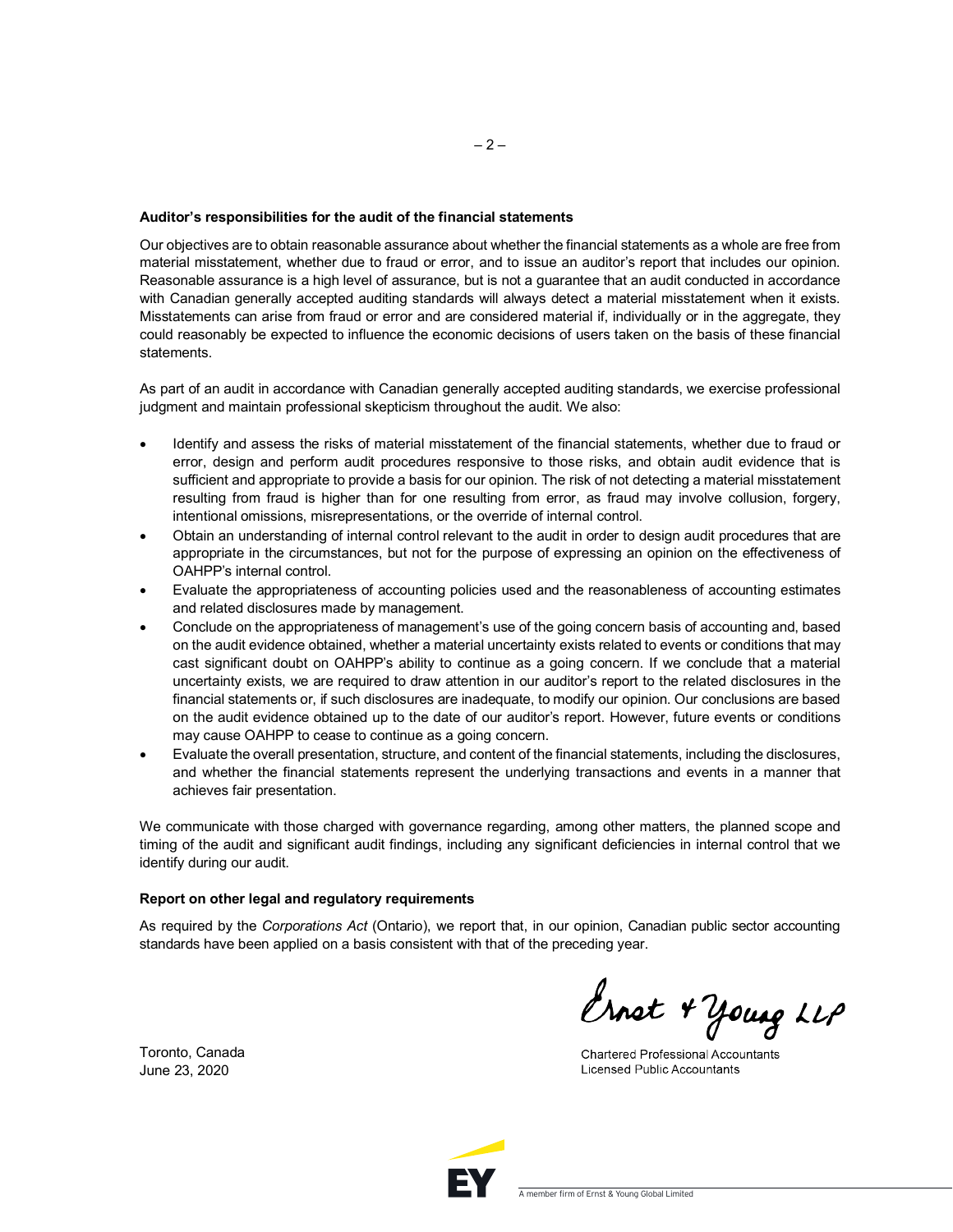[operating as Public Health Ontario]

# **Statement of financial position**

[in thousands of dollars]

As at March 31

|                                               | 2020    | 2019    |
|-----------------------------------------------|---------|---------|
|                                               | \$      | \$      |
| <b>Assets</b>                                 |         |         |
| <b>Current</b>                                |         |         |
| Cash                                          | 22,132  | 25,541  |
| Accounts receivable [note 3]                  | 6,482   | 9,108   |
| Prepaid expenses [note 12[e]]                 | 11,127  | 1,142   |
| <b>Total current assets</b>                   | 39,741  | 35,791  |
| Restricted cash <i>(note 4)</i>               | 8,130   | 8,845   |
| Capital assets, net <i>[note 5]</i>           | 88,904  | 79,056  |
|                                               | 136,775 | 123,692 |
| Liabilities and net assets                    |         |         |
| <b>Current</b>                                |         |         |
| Accounts payable and accrued liabilities      | 31,482  | 28,121  |
| <b>Total current liabilities</b>              | 31,482  | 28,121  |
| Deferred capital asset contributions [note 6] | 93,190  | 83,841  |
| Deferred contributions [note 7]               | 2,363   | 2,443   |
| Accrued benefit liability [note 8]            | 2,842   | 3,027   |
| Deferred rent liability                       | 5,749   | 5,187   |
| <b>Other liabilities</b>                      | 1,149   | 1,073   |
| <b>Total liabilities</b>                      | 136,775 | 123,692 |
| Commitments and contingencies [note 12]       |         |         |

| Net assets |         |         |
|------------|---------|---------|
|            | 136,775 | 123,692 |
|            |         |         |

*See accompanying notes*

On behalf of the Board:

de

Director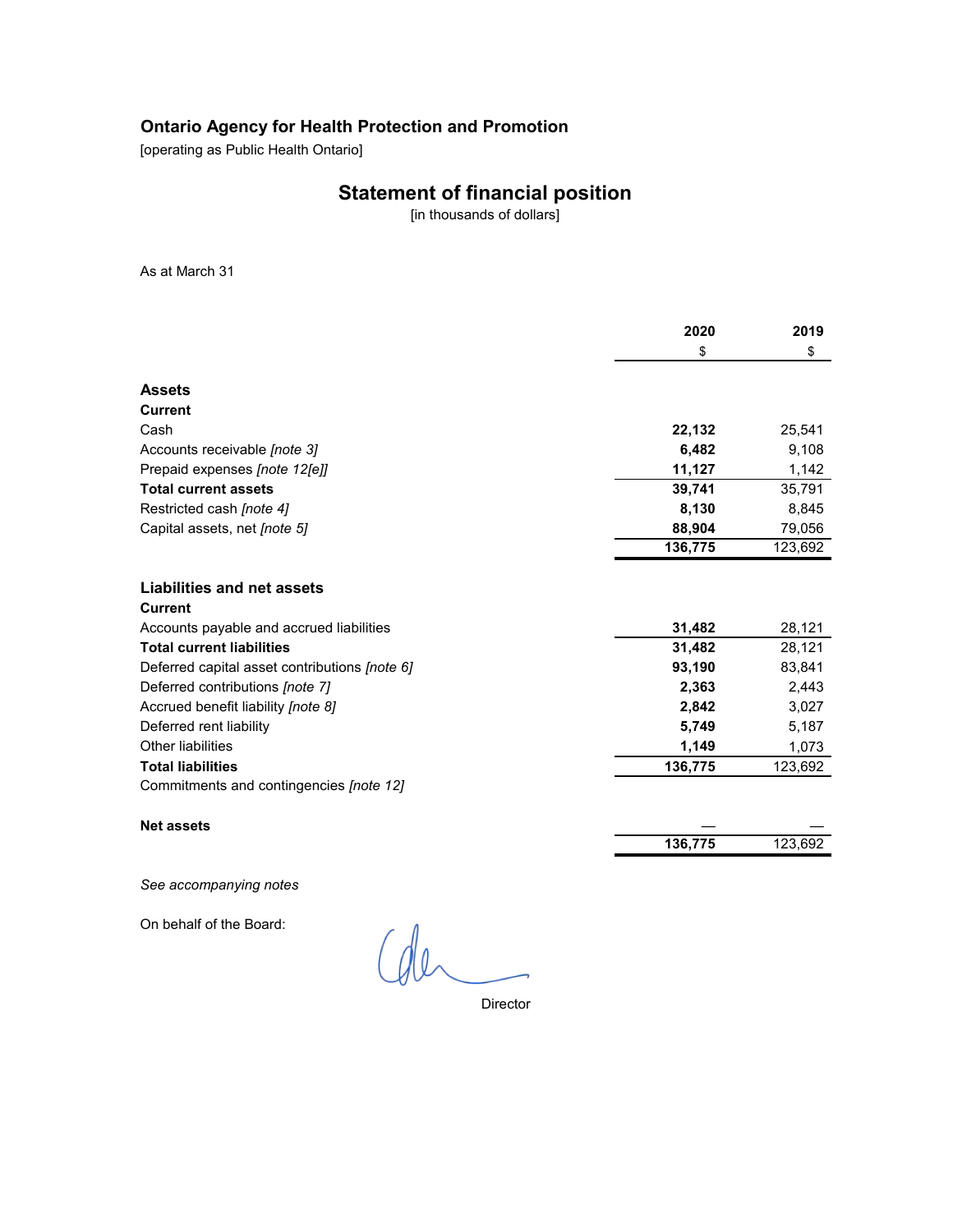[operating as Public Health Ontario]

# **Statement of operations and changes in net assets**

[in thousands of dollars]

Year ended March 31

|                                                                      | 2020    | 2019    |
|----------------------------------------------------------------------|---------|---------|
|                                                                      | \$      | \$      |
| <b>Revenue</b>                                                       |         |         |
| Ministry of Health                                                   | 156,151 | 152,703 |
| Amortization of deferred capital asset contributions <i>[note 6]</i> | 5,464   | 6,547   |
| Other grants                                                         | 2,207   | 1,781   |
| Miscellaneous recoveries                                             | 946     | 1,214   |
|                                                                      | 164,768 | 162,245 |
| <b>Expenses</b> [notes 8 and 10]                                     |         |         |
| Public health laboratory program                                     | 108,399 | 102,889 |
| Science and public health programs                                   | 37,757  | 38,802  |
| General and administration <i>[note 9]</i>                           | 13,148  | 14,007  |
| Amortization of capital assets                                       | 5,464   | 6,547   |
|                                                                      | 164,768 | 162,245 |
| Excess of revenue over expenses for the year                         |         |         |
| Net assets, beginning of year                                        |         |         |
| Net assets, end of year                                              |         |         |
|                                                                      |         |         |

*See accompanying notes*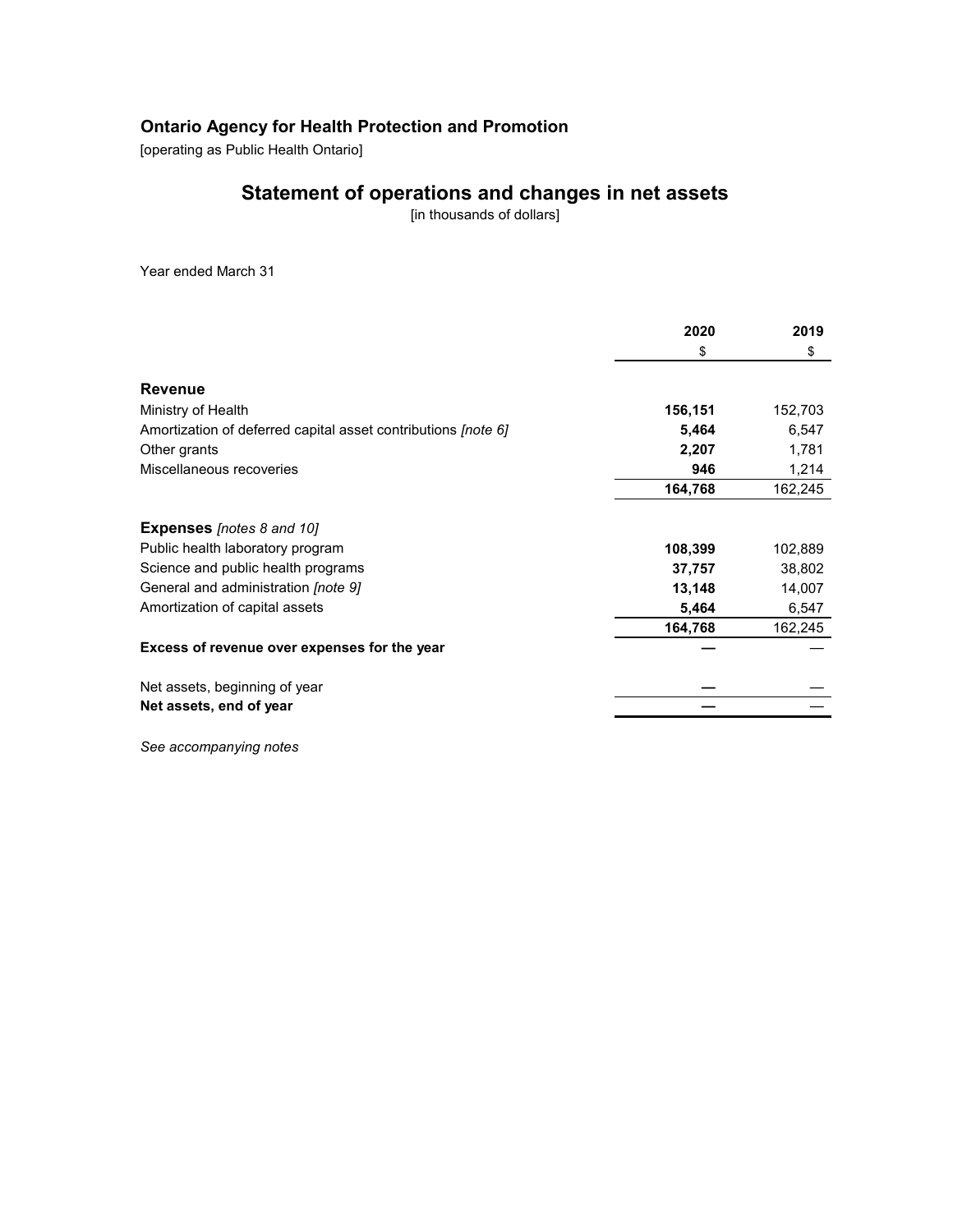[operating as Public Health Ontario]

# **Statement of cash flows**

[in thousands of dollars]

Year ended March 31

|                                                                | 2020      | 2019     |
|----------------------------------------------------------------|-----------|----------|
|                                                                | \$        | \$       |
| <b>Operating activities</b>                                    |           |          |
| Excess of revenue over expenses for the year                   |           |          |
| Add (deduct) items not involving cash                          |           |          |
| Employee benefit expense                                       | 98        | 104      |
| Amortization of deferred capital asset contributions           | (5, 464)  | (6, 547) |
| Amortization of capital assets                                 | 5,464     | 6,547    |
|                                                                | 98        | 104      |
| Changes in non-cash operating items                            |           |          |
| Decrease in accounts receivable [note 11]                      | 2,626     | 2,867    |
| Decrease (increase) in prepaid expenses                        | (9,985)   | 276      |
| Increase (decrease) in deferred contributions                  | (80)      | 8        |
| Increase in deferred rent liability                            | 562       | 647      |
| Increase in other liabilities                                  | 76        | 449      |
| Increase in accounts payable and accrued liabilities [note 11] | 2,131     | 3,676    |
| Net change in accrued benefit liability                        | (283)     | (250)    |
| Cash provided by (used in) operating activities                | (4, 855)  | 7,777    |
| <b>Capital activities</b>                                      |           |          |
| Net acquisition of capital assets [note 11]                    | (14, 082) | (2,202)  |
| Cash used in capital activities                                | (14, 082) | (2, 202) |
| <b>Financing activities</b>                                    |           |          |
| Contributions for capital asset purchases [note 11]            | 14,813    | 5,657    |
| Decrease (increase) in restricted cash                         | 715       | (2, 391) |
| Cash provided by financing activities                          | 15,528    | 3,266    |
| Net increase (decrease) in cash during the year                | (3,409)   | 8,841    |
| Cash, beginning of year                                        | 25,541    | 16,700   |
| Cash, end of year                                              | 22,132    | 25,541   |

*See accompanying notes*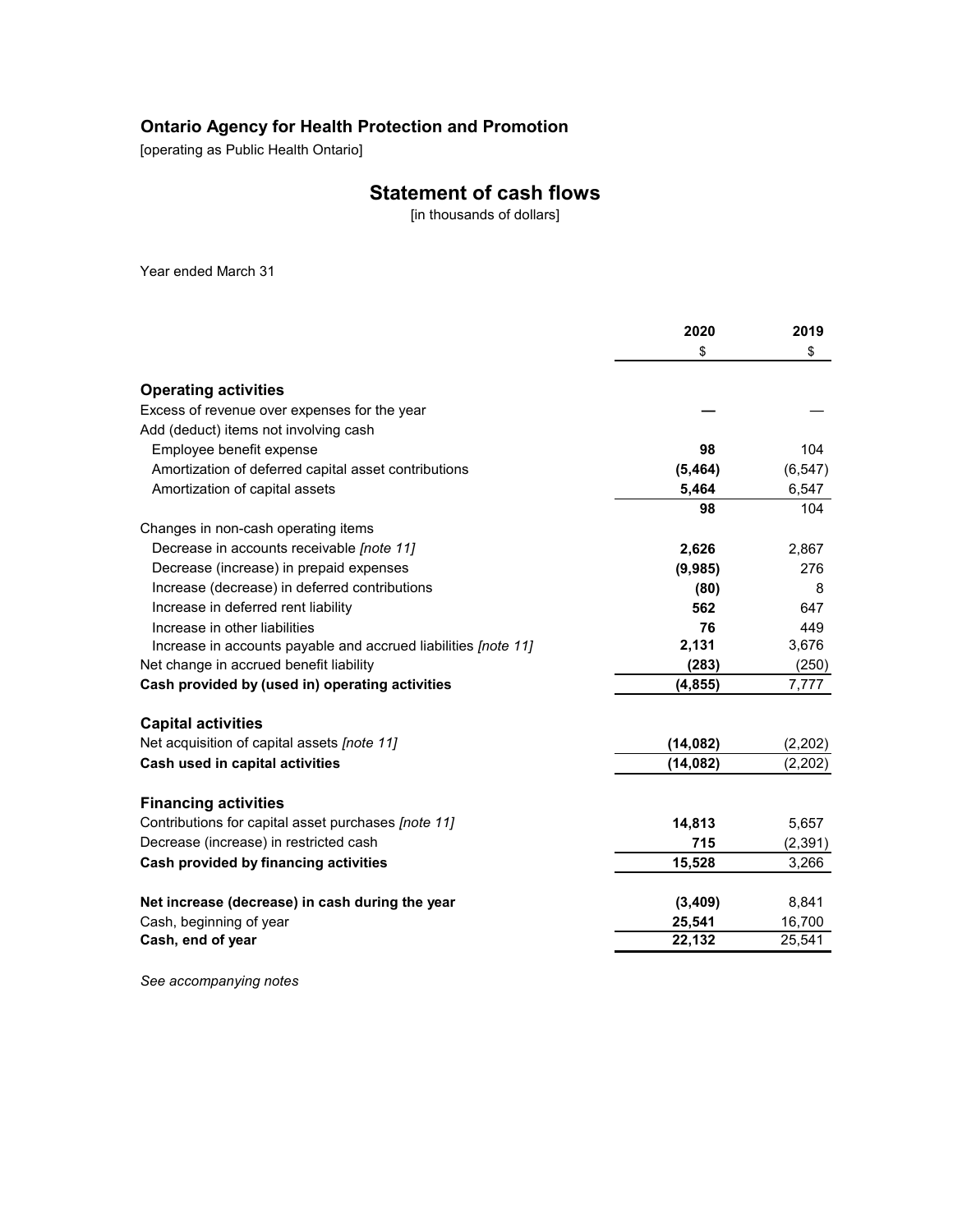[operating as Public Health Ontario]

# **Notes to financial statements**

[in thousands of dollars]

March 31, 2020

## **1. Description of the organization**

Ontario Agency for Health Protection and Promotion [operating as Public Health Ontario] ["OAHPP"] was established under the *Ontario Agency for Health Protection and Promotion Act, 2007* as a corporation without share capital. OAHPP's mandate is to enhance the protection and promotion of the health of Ontarians, contribute to efforts to reduce health inequities, provide scientific and technical advice and support to those working across sectors to protect and improve the health of Ontarians and to carry out and support activities such as population health assessment, public health research, surveillance, epidemiology, planning and evaluation.

Under the *Ontario Agency for Health Protection and Promotion Act, 2007*, OAHPP is primarily funded by the Province of Ontario.

OAHPP, as an agency of the Crown, is exempt from income taxes.

#### **2. Summary of significant accounting policies**

These financial statements have been prepared in accordance with Canadian public sector accounting standards as established by the Public Sector ["PS"] Accounting Board of the Chartered Professional Accountants of Canada. OAHPP has elected to follow PS 4200-4270 in the *CPA Canada Public Sector Accounting Handbook*.

#### **Revenue recognition**

Contributions are recorded in the accounts when received or receivable if the amount to be received can be reasonably estimated and collection is reasonably assured. Unrestricted contributions are recognized as revenue when initially recorded in the accounts. Externally restricted contributions are recorded as deferred contributions or deferred capital contributions when initially recorded in the accounts and recognized as revenue in the period in which the related expenses are incurred.

#### **Capital assets**

Capital assets are recorded at acquisition cost. Contributed capital assets are recorded at fair market value at the date of contribution. Amortization is provided on a straight-line basis based upon the estimated useful service lives of the assets as follows:

| Building service equipment | 5–30 years                 |
|----------------------------|----------------------------|
| Other equipment            | 5–10 years                 |
| Furniture                  | 5–20 years                 |
| Leasehold improvements     | Over the term of the lease |

#### **Inventory and other supplies held for consumption**

Inventory and other supplies held for consumption are expensed when acquired.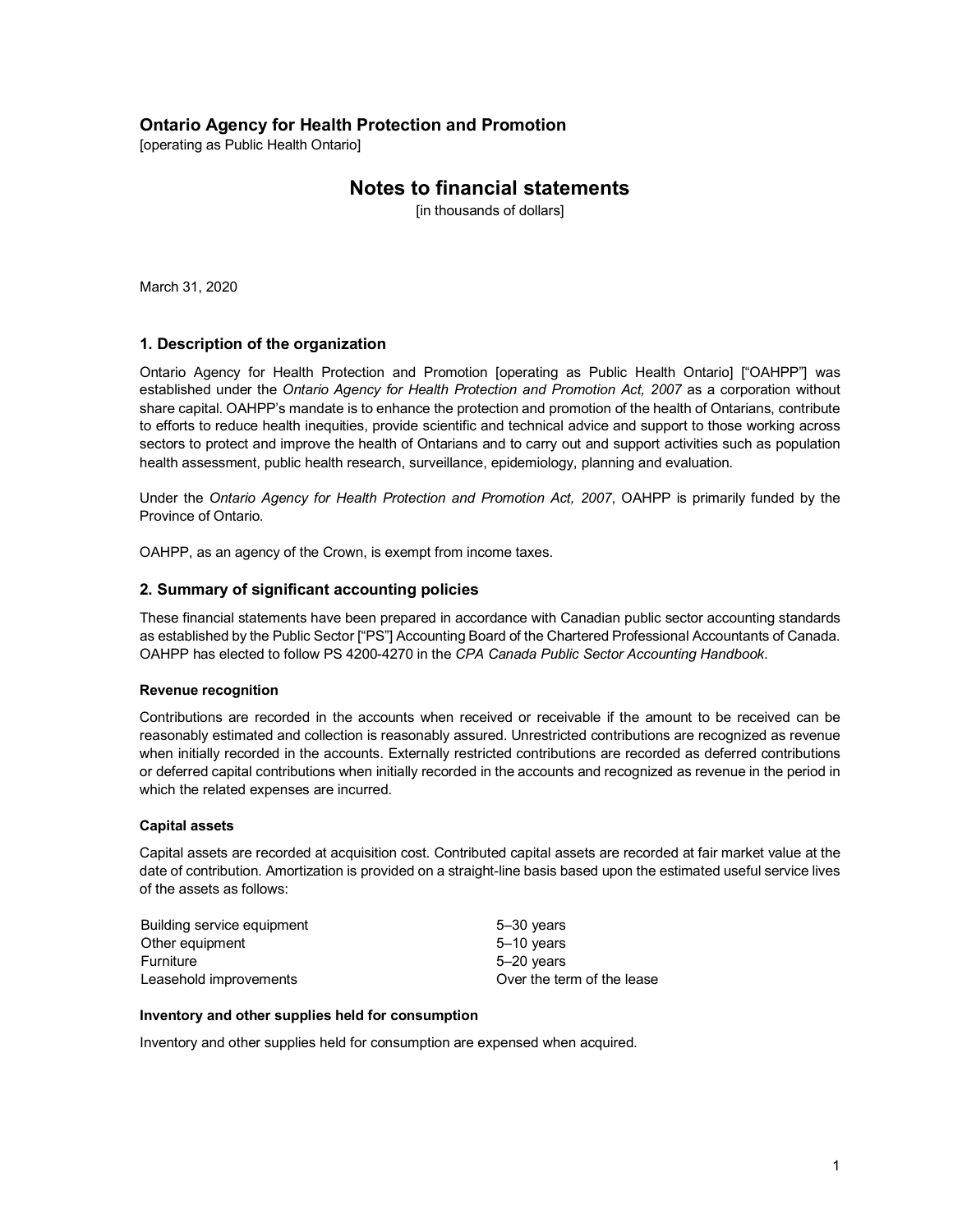[operating as Public Health Ontario]

# **Notes to financial statements**

[in thousands of dollars]

March 31, 2020

#### **Employee future benefits**

Contributions to multi-employer, defined benefit pension plans are expensed on an accrual basis.

Other employee future benefits are non-pension benefits that are provided to certain employees and are accrued as the employees render the service necessary to earn these future benefits. The cost of these future benefits is actuarially determined using the projected unit credit method, prorated on service and management's best estimate of expected salary escalation and retirement ages of employees. Net actuarial gains and losses related to the employee future benefits are amortized over the average remaining service life of 10 years for the related employee group. Employee future benefit liabilities are discounted using the average interest cost for the Province of Ontario's net new debt obligations with maturities that correspond to the duration of the liability.

#### **Allocation of expenses**

The costs of each function include the costs of personnel and other expenses that are directly related to the function. General support and other costs are not allocated.

#### **Contributed materials and services**

Contributed materials and services are not recorded in the financial statements.

#### **Financial instruments**

Financial instruments, including accounts receivable and accounts payable and accrued liabilities, are initially recorded at their fair value and are subsequently measured at cost, net of any provisions for impairment.

#### **Use of estimates**

The preparation of financial statements in conformity with Canadian public sector accounting standards requires management to make estimates and assumptions that affect the reported amounts of assets and liabilities, the disclosure of contingent assets and liabilities at the date of the financial statements, and the reported amounts of revenue and expenses during the reporting period. Significant estimates and assumptions used in these financial statements require the exercise of judgment and are used for, but not limited to, salary and benefit accruals, employee future benefit plans [severance credits] and the estimated useful lives of capital assets. Actual results could differ from these estimates.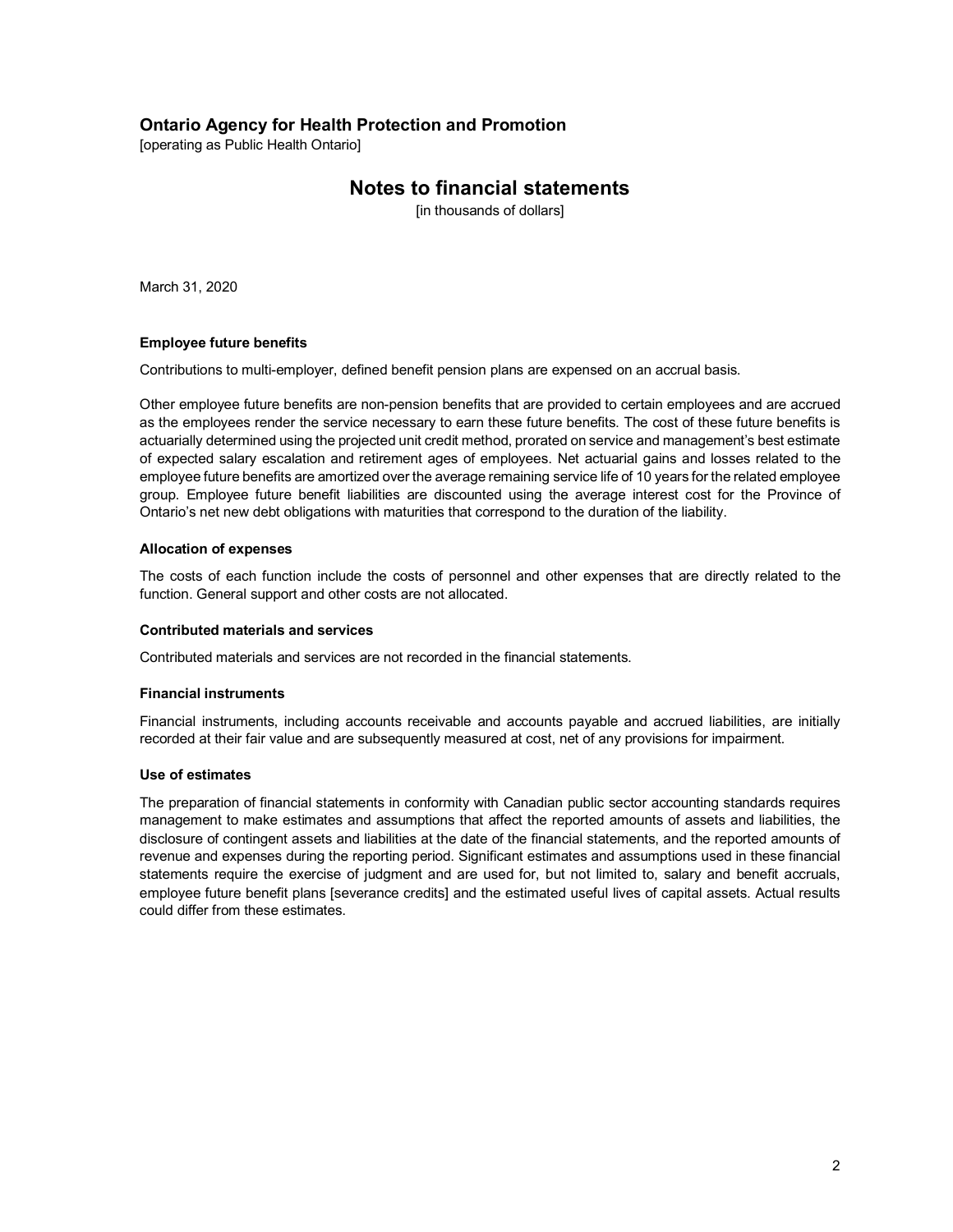[operating as Public Health Ontario]

## **Notes to financial statements**

[in thousands of dollars]

March 31, 2020

## **3. Accounts receivable**

Accounts receivable consist of the following:

|                             | 2020  | 2019  |
|-----------------------------|-------|-------|
|                             | \$    | \$    |
|                             |       |       |
| Ministry of Health          | 4,855 | 7,765 |
| <b>Harmonized Sales Tax</b> | 1,104 | 703   |
| Other                       | 523   | 640   |
|                             | 6,482 | 9,108 |

#### **4. Restricted cash**

#### [a] Restricted cash consists of the following:

|                    | 2020<br>\$ | 2019<br>\$ |
|--------------------|------------|------------|
| Ministry of Health | 8,095      | 8,810      |
| Other              | 35         | 35         |
|                    | 8,130      | 8,845      |

Restricted cash from the Ministry of Health ["MOH"] represents funding received in connection with the liability assumed by OAHPP in connection with severance credits *[note 8[b]]*, other credits [primarily accrued vacation pay] related to employees who transferred to OAHPP [Ontario public health laboratories in 2008 and Public Health Architecture in 2011] and unspent cash pertaining to capital projects. Funds associated with severance and other credits are drawn down when transferred employees leave employment with OAHPP. Funds associated with capital projects are drawn down when capital assets are purchased.

[b] The continuity of MOH restricted cash is as follows:

|                                      | 2020                              |                            |                         |             |
|--------------------------------------|-----------------------------------|----------------------------|-------------------------|-------------|
|                                      | <b>Severance</b><br>credits<br>\$ | <b>Other credits</b><br>\$ | <b>Capital projects</b> | Total<br>\$ |
| Restricted cash, beginning of year   | 2,602                             | 1,423                      | 4,785                   | 8,810       |
| Amount received during the year      |                                   |                            | 12,025                  | 12,025      |
| Interest earned <i>[note 6]</i>      | 56                                | 30                         | 100                     | 186         |
| Restricted cash drawdown [note 8[b]] | (283)                             | (19)                       | (12,624)                | (12,926)    |
| Restricted cash, end of year         | 2,375                             | 1,434                      | 4,286                   | 8,095       |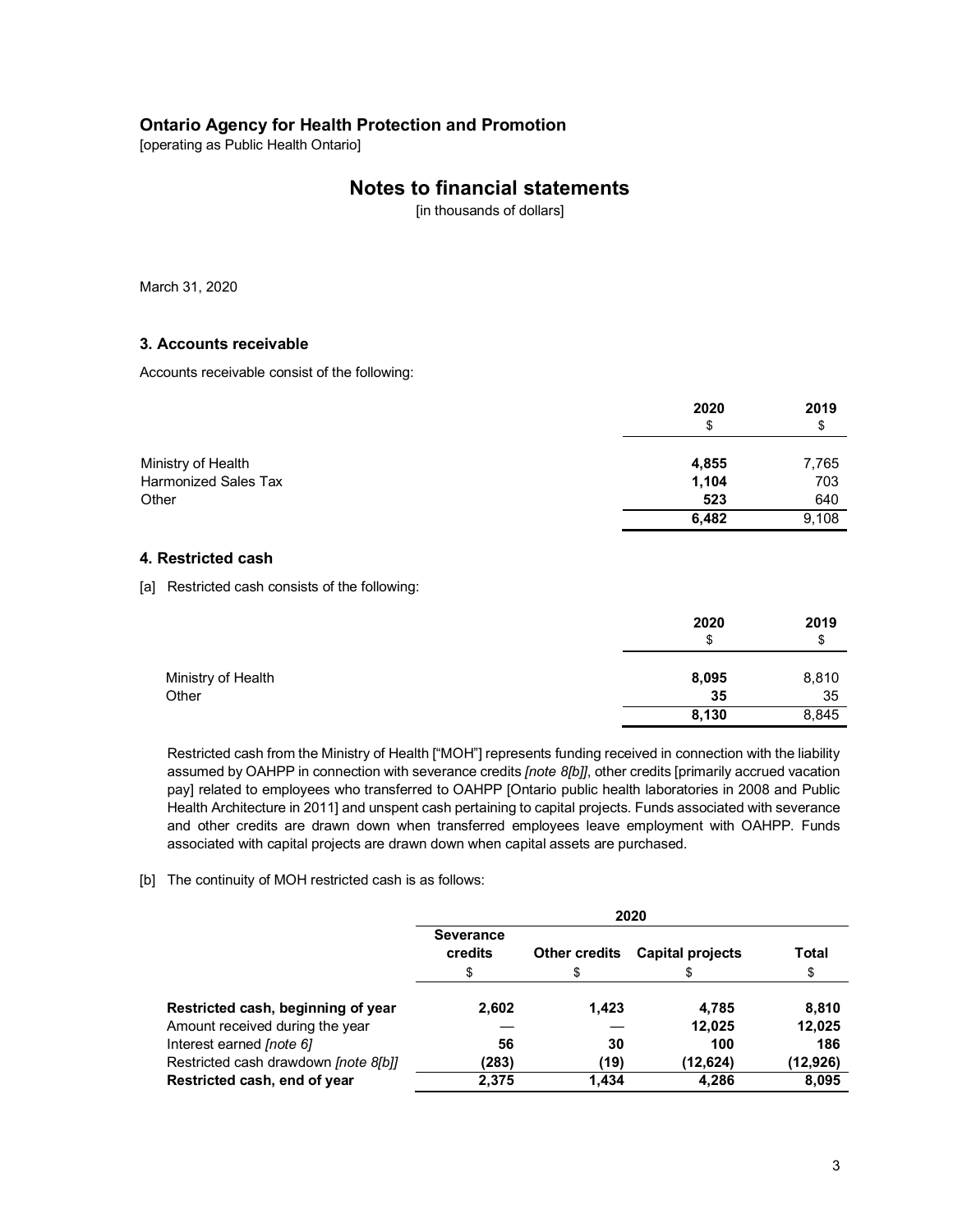[operating as Public Health Ontario]

# **Notes to financial statements**

[in thousands of dollars]

March 31, 2020

|                                      | 2019                        |                      |                         |         |
|--------------------------------------|-----------------------------|----------------------|-------------------------|---------|
|                                      | <b>Severance</b><br>credits | <b>Other credits</b> | <b>Capital projects</b> | Total   |
|                                      | \$                          | S                    |                         | \$      |
| Restricted cash, beginning of year   | 2,800                       | 1.411                | 2,196                   | 6,407   |
| Amount received during the year      |                             |                      | 4,022                   | 4,022   |
| Interest earned <i>[note 6]</i>      | 52                          | 26                   | 34                      | 112     |
| Restricted cash drawdown [note 8[b]] | (250)                       | (14)                 | (1,467)                 | (1,731) |
| Restricted cash, end of year         | 2,602                       | 1.423                | 4.785                   | 8.810   |

## **5. Capital assets**

|                            |         | 2020                               |                   |
|----------------------------|---------|------------------------------------|-------------------|
|                            | Cost    | <b>Accumulated</b><br>amortization | Net book<br>value |
|                            | \$      | \$                                 | \$                |
| Building service equipment | 369     | 362                                |                   |
| Other equipment            | 37,288  | 32,199                             | 5,089             |
| Furniture                  | 3,852   | 3,834                              | 18                |
| Leasehold improvements     | 96,654  | 28,889                             | 67,765            |
| Construction in progress   | 16,025  |                                    | 16,025            |
|                            | 154,188 | 65,284                             | 88,904            |

|                            |         | 2019                               |                   |
|----------------------------|---------|------------------------------------|-------------------|
|                            | Cost    | <b>Accumulated</b><br>amortization | Net book<br>value |
|                            | \$      | \$                                 | \$                |
| Building service equipment | 369     | 359                                | 10                |
| Other equipment            | 34,601  | 30,708                             | 3,893             |
| Furniture                  | 3,852   | 3,635                              | 217               |
| Leasehold improvements     | 96,654  | 25,118                             | 71,536            |
| Construction in progress   | 3,400   |                                    | 3,400             |
|                            | 138,876 | 59,820                             | 79.056            |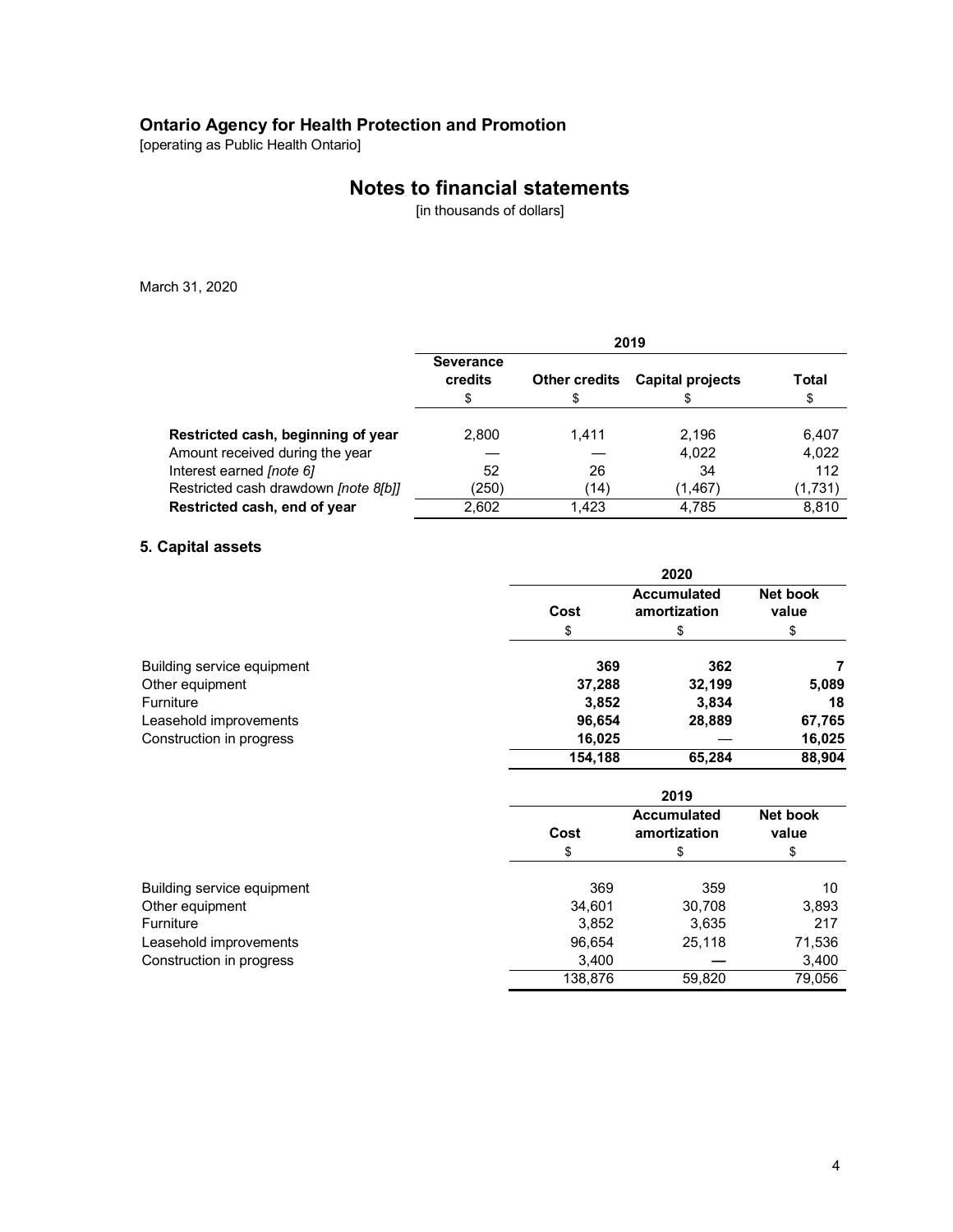[operating as Public Health Ontario]

# **Notes to financial statements**

[in thousands of dollars]

March 31, 2020

## **6. Deferred capital asset contributions**

Deferred capital asset contributions represent the unamortized amount of contributions received for the purchase of capital assets. The amortization of deferred capital asset contributions is recorded as revenue in the statement of operations and changes in net assets. The continuity of the deferred capital asset contributions balance is as follows:

|                                                              | 2020     | 2019     |
|--------------------------------------------------------------|----------|----------|
|                                                              | \$       | \$       |
| Deferred capital asset contributions, beginning of year      | 83,841   | 84,818   |
| Contributions for capital purposes                           | 14,713   | 6,173    |
| Adjustment to deferred capital asset contributions           |          | (637)    |
| Interest earned on unspent contributions [note 4[b]]         | 100      | 34       |
| Amortization of deferred capital asset contributions         | (5, 464) | (6, 547) |
| Deferred capital asset contributions, end of year            | 93,190   | 83,841   |
| Unspent deferred capital asset contributions [note 4[b]]     | (4, 286) | (4,785)  |
| Deferred capital asset contributions spent on capital assets | 88.904   | 79,056   |

Restricted cash includes \$4,286 [2019 – \$4,785] *[note 4[b]]* related to unspent deferred capital asset contributions.

## **7. Deferred contributions**

[a] Deferred contributions consist of unspent externally restricted grants and donations for the following purposes:

|                                  | 2020<br>S | 2019<br>\$ |
|----------------------------------|-----------|------------|
| Severance credits                | 339       | 450        |
| Sheela Basrur Centre [note 4[a]] | 30        | 35         |
| Third-party funds                | 1.994     | 1,958      |
|                                  | 2,363     | 2.443      |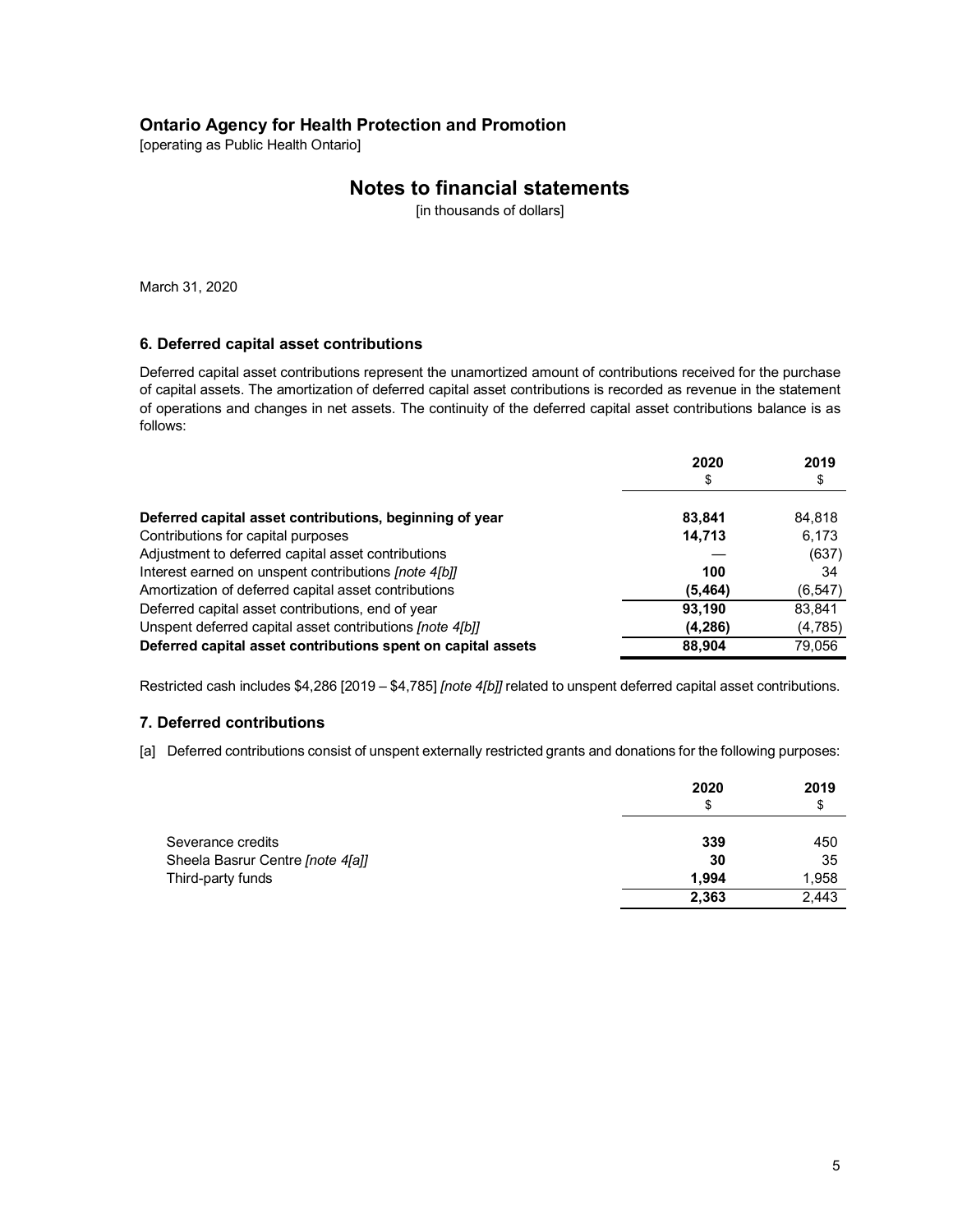[operating as Public Health Ontario]

# **Notes to financial statements**

[in thousands of dollars]

March 31, 2020

The continuity of deferred contributions is as follows:

|                                               | 2020<br>\$ | 2019<br>S |
|-----------------------------------------------|------------|-----------|
| Deferred contributions, beginning of year     | 2.443      | 2.436     |
| Amounts received during the year              | 1.967      | 1.899     |
| Amounts recognized as revenue during the year | (2,047)    | (1,892)   |
| Deferred contributions, end of year           | 2.363      | 2.443     |

- [b] Deferred contributions for severance credits represent the difference between the restricted cash held for severance credits *[note 4[b]]* and the portion of the accrued benefit liability associated with service prior to the transfer of employees of the laboratories to OAHPP *[note 8[b]]*.
- [c] Deferred contributions for the Sheela Basrur Centre [the "Centre"] represent unspent funds held by OAHPP restricted for the Centre's outreach programs. In addition to these funds, \$281 [2019 – \$299] is held by the Toronto Foundation for the benefit of the Centre and its programs.

Named after the late Dr. Sheela Basrur, a former Chief Medical Officer of Health for the Province of Ontario, the Centre was created to become a prominent provider of public health education and training.

#### **8. Employee future benefit plans**

#### **[a] Multi-employer pension plans**

Certain employees of OAHPP are members of the Ontario Public Service Employees Union ["OPSEU"] Pension Plan, the Healthcare of Ontario Pension Plan ["HOOPP"] or the Ontario Public Service Pension Plan ["PSPP"], which are multi-employer, defined benefit pension plans. These pension plans are accounted for as defined contribution plans. OAHPP contributions to the OPSEU Pension Plan, HOOPP and PSPP during the year amounted to \$1,709 [2019 – \$1,710], \$4,254 [2019 – \$4,334] and \$553 [2019 – \$528], respectively, and are included in expenses in the statement of operations and changes in net assets.

The most recent valuation for financial reporting purposes completed by OPSEU as at December 31, 2019 disclosed net assets available for benefits of \$21.7 billion with pension obligations of \$20.2 billion, resulting in a surplus of \$1.5 billion.

The most recent valuation for financial reporting purposes completed by HOOPP as at December 31, 2019 disclosed net assets available for benefits of \$94.1 billion with pension obligations of \$73.5 billion, resulting in a surplus of \$20.6 billion.

The most recent valuation for financial reporting purposes completed by PSPP as at December 31, 2018 disclosed net assets available for benefits of \$13.7 billion with pension obligations of \$13.2 billion, resulting in a surplus of \$0.5 billion.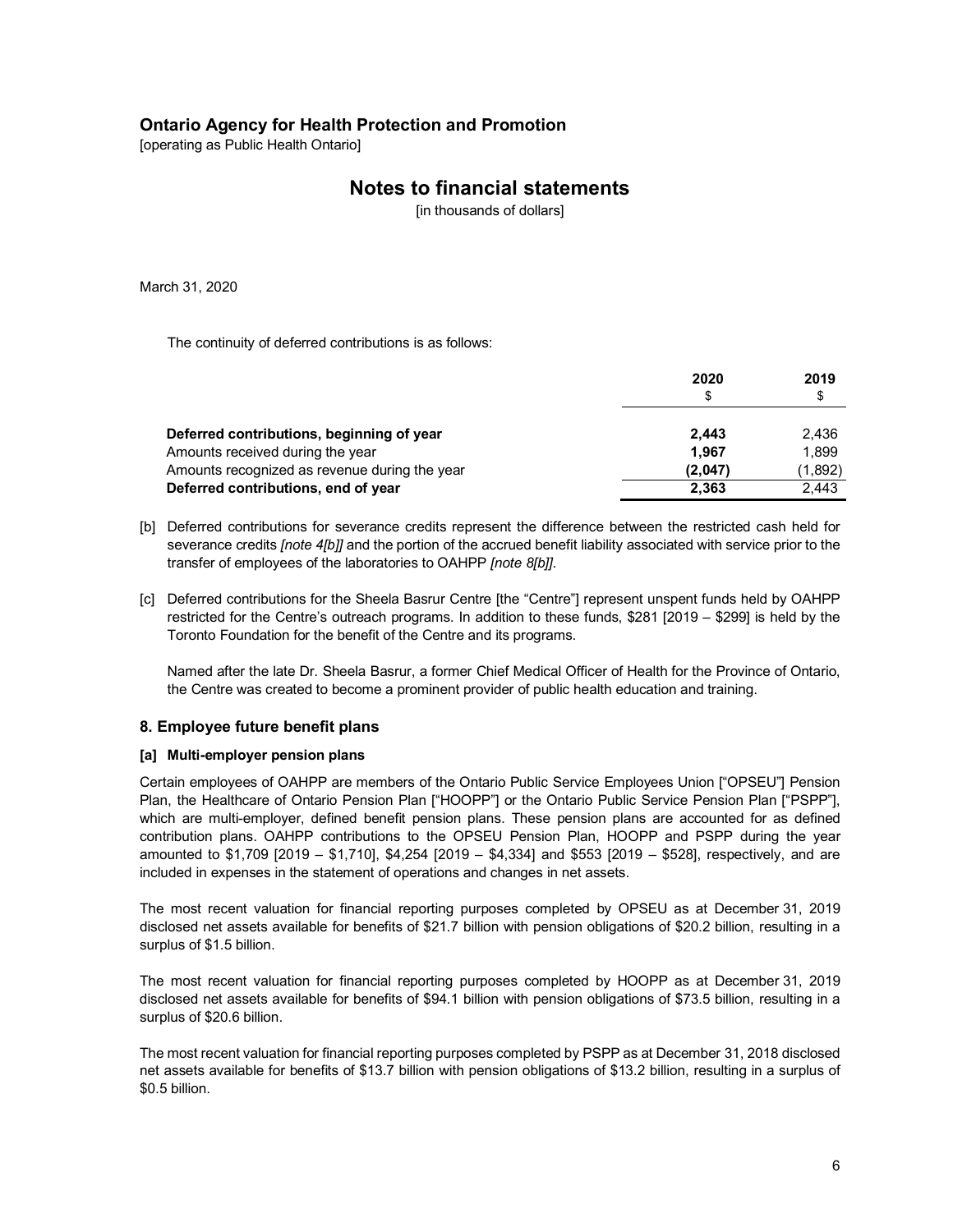[operating as Public Health Ontario]

# **Notes to financial statements**

[in thousands of dollars]

March 31, 2020

#### **[b] Severance credits**

OAHPP assumed the unfunded non-pension post-employment defined benefit plans provided to employees from the Government of Ontario as part of the transfer of employees from Ontario public health laboratories [in 2008] and Public Health Architecture [in 2011]. These defined benefit plans provide a lump-sum payment paid on retirement to certain employees related to years of service. The latest actuarial valuation for the non-pension defined benefit plans for the remaining eligible employees was performed as at March 31, 2018. OAHPP measures its accrued benefit obligation for accounting purposes as at March 31 of each year based on an extrapolation from the latest actuarial valuation.

Additional information on the benefit plans is as follows:

|                                        | 2020<br>S | 2019<br>S |
|----------------------------------------|-----------|-----------|
| Accrued benefit obligation             | 3.118     | 3,273     |
| Unamortized actuarial losses           | (276)     | (246)     |
| Accrued benefit liability, end of year | 2.842     | 3.027     |

The continuity of the accrued benefit liability as at March 31 is as follows:

|                                                         | 2020<br>S | 2019<br>\$ |
|---------------------------------------------------------|-----------|------------|
| Accrued benefit liability, beginning of year            | 3,027     | 3,173      |
| Expense for the year                                    | 98        | 104        |
| Contributions to cover benefits paid <i>[note 4[b]]</i> | (283)     | (250)      |
| Accrued benefit liability, end of year                  | 2.842     | 3.027      |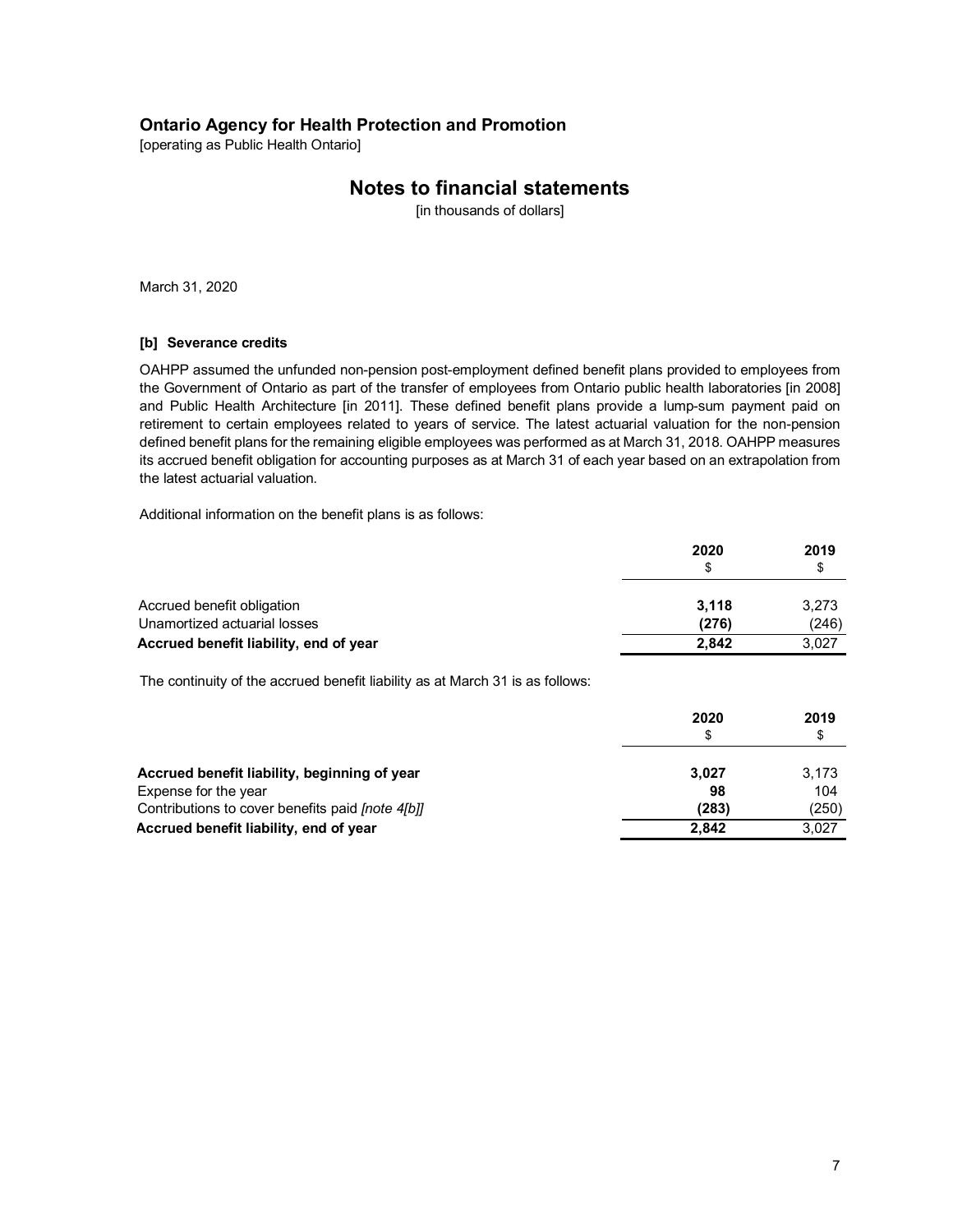[operating as Public Health Ontario]

# **Notes to financial statements**

[in thousands of dollars]

March 31, 2020

The significant actuarial assumptions adopted in measuring OAHPP's accrued benefit obligation and expenses are as follows:

|                               | 2020<br>$\%$ | 2019<br>$\%$ |
|-------------------------------|--------------|--------------|
| Accrued benefit obligation    |              |              |
| Discount rate                 | 1.90         | 2.30         |
| Rate of compensation increase | 2.25         | 2.25         |
| Rate of inflation             | 2.00         | 2.00         |
| Expense                       |              |              |
| Discount rate                 | 2.30         | 2.50         |
| Rate of compensation increase | 2.25         | 2.25         |
| Rate of inflation             | 2.00         | 2.00         |

#### **9. Directors' remuneration**

The Government Appointees Directive requires the disclosure of remuneration paid to directors. During the year ended March 31, 2020, directors were paid \$2 [2019 – \$8].

#### **10. Related party transactions**

OAHPP is controlled by the Province of Ontario through the MOH and is therefore a related party to other organizations that are controlled by or subject to significant influence by the Province of Ontario. Transactions with these related parties are outlined below.

All related party transactions are measured at the exchange amount, which is the amount of consideration established and agreed by the related parties.

- [a] OAHPP has entered into transfer payment agreements with various related parties. Under these agreements, OAHPP makes payments to these parties once defined eligibility requirements have been met. Expenses for the year include transfer payments of \$525 [2019 – \$772], which are recorded in science and public health programs in the statement of operations and changes in net assets.
- [b] OAHPP incurred costs of \$16,022 [2019 \$18,731] for the rental of office space and other facility-related expenses from Ontario Infrastructure and Lands Corporation, and information technology services and support costs of \$7,762 [2019 – \$7,198] from the Minister of Finance. These transactions are recorded in public health laboratory program, science and public health programs or general and administration expenses in the statement of operations and changes in net assets.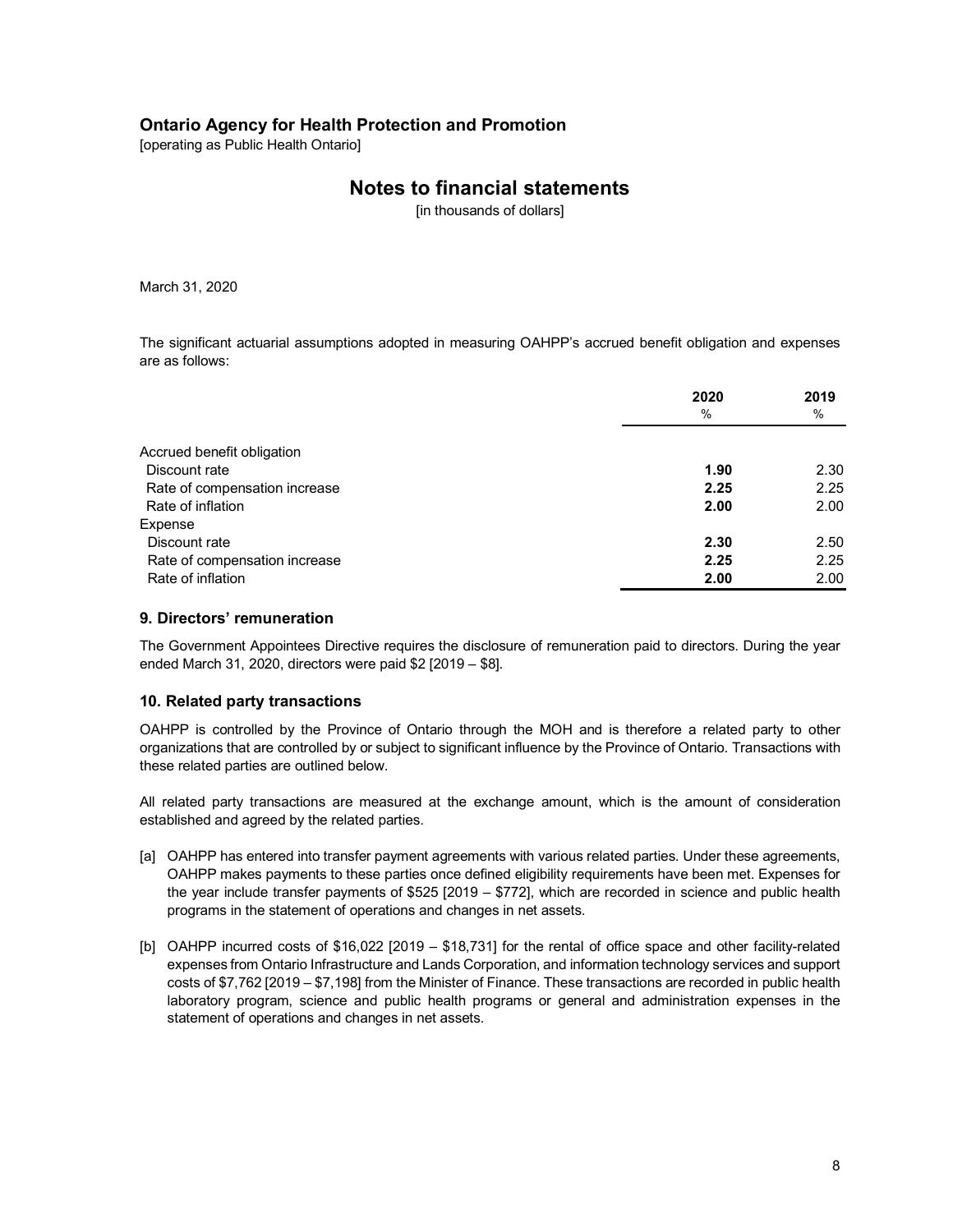[operating as Public Health Ontario]

## **Notes to financial statements**

[in thousands of dollars]

March 31, 2020

[c] OAHPP incurred costs of \$920 [2019 – \$971] with various related parties for other contracted services, including legal and laboratory testing. These transactions are recorded in public health laboratory program, science and public health programs or general and administration expenses in the statement of operations and changes in net assets.

#### **11. Supplemental cash flow information**

The change in accounts payable and accrued liabilities is adjusted for capital assets received but not paid of \$2,200 as at March 31, 2020 [2019 – \$970].

The change in accounts receivable is adjusted for contributions for capital assets receivable but not received of \$735 as at March 31, 2020 [2019 – \$735].

#### **12. Commitments and contingencies**

- [a] Under the Laboratories Transfer Agreement, MOH is responsible for all obligations and liabilities in respect of the public health laboratories that existed as at the transfer date, or that may arise thereafter and have a cause of action that existed prior to the transfer date of December 15, 2008.
- [b] OAHPP is a member of the Healthcare Insurance Reciprocal of Canada ["HIROC"]. HIROC is a pooling of the liability insurance risks of its members. Members of the pool pay annual deposit premiums that are actuarially determined and are expensed in the current year. These premiums are subject to further assessment for experience gains and losses, by the pool, for prior years in which OAHPP participated. As at March 31, 2020, no assessments have been received.
- [c] OAHPP has committed future minimum annual payments related to premises as follows:

|            | \$      |
|------------|---------|
|            |         |
| 2021       | 18,450  |
| 2022       | 17,618  |
| 2023       | 17,694  |
| 2024       | 15,565  |
| 2025       | 13,173  |
| Thereafter | 205,853 |
|            | 288,353 |

- [d] As at March 31, 2020, OAHPP has contractual commitments totalling \$21.8 million related to the London Lab project, of which \$14,787 [2019 – \$2,163] has been incurred to date.
- [e] OAHPP has contractual commitments totalling \$78.1 million related to the purchase of medical supplies. As at March 31, 2020, OAHPP has made deposits with suppliers totalling \$10 million [2019 – nil] for these supplies.